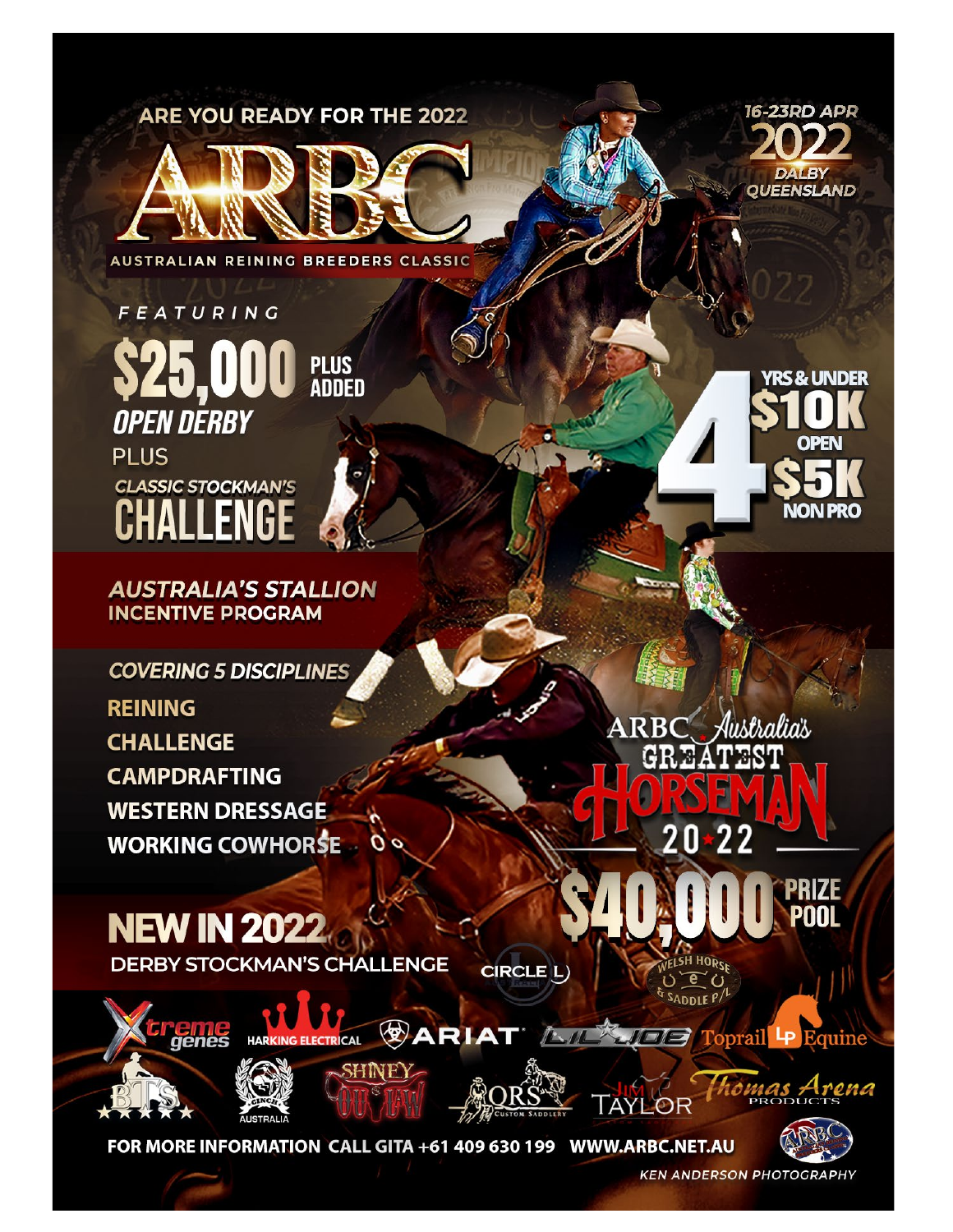

2022 ARBC Stockmans Challenge, Campdraft

Australia's Greatest Horseman Program



**Judges:** Felicity Burton, Glenn Wyse, Darren Simpson, Ken Cullen & Brett Welsh

**SUNDAY 17TH April** Bump In & OPEN Pen

**MONDAY 18th April** Paid Warm Ups – start time to be advised

**Facility FEE**: \$35 per horse for all OPEN Pen all times

Paid Times: \$10 per 5 minutes - \$20 per 10 minutes Each horse will only get ten minutes throughout the show.

The pen will be closed for arena preparation 30 minutes before the start of the day's scheduled classes/events.

# **Tuesday 19th April**

| <b>CLASS</b> | Pattern | Entry<br>Fee | Judges<br>Fee | Video<br>Fee | <b>Trophy/Prize Money</b> |
|--------------|---------|--------------|---------------|--------------|---------------------------|
| Any Handed   |         | \$40         | \$10          | \$0          | No Presentation           |

### **Wednesday 20th April** 8am Start Time

| 1 <sup>st</sup> Go Round for the Classic/OPEN, Derby, Rookie and Juvenile Stockmans Challenge                                                  |    |                                   |      |      |                                                               |
|------------------------------------------------------------------------------------------------------------------------------------------------|----|-----------------------------------|------|------|---------------------------------------------------------------|
| Cinch Australia OPEN Stockmans Challenge<br>(Open to all aged horses)                                                                          | 5a | \$400                             | \$25 | \$15 | \$5,000 + Trophy Buckle<br>Perpetual Trophy Cup               |
| <b>Toprail Equine Classic Stockmans Challenge</b><br>(4-Year-Old & Under Horses Only) run concurrently<br>with the OPEN Stockmans Challenge    | 5a | \$500                             | \$25 | \$15 | $$10,000 + Trophy$<br>Saddle + Buckle<br>Perpetual Trophy Cup |
| <b>Beniah Derby Stockmans Challenge</b><br>(5-Year-Old Horses Only) run concurrently with the<br><b>OPEN &amp; Classic Stockmans Challenge</b> | 5a | \$200                             | \$25 | \$15 | \$2,500 + Trophy Saddle<br>+ Trophy Buckle                    |
| Al Capone Rookie Stockmans Challenge                                                                                                           | 5a | \$160                             | \$25 | \$15 | Trophy Buckle + Jackpot<br>Prize Money                        |
| RS Chisum Juvenile Stockmans Challenge                                                                                                         | 5b | \$50                              | \$25 | \$15 | Trophy Buckle + Jackpot<br>Prize Money                        |
| Mini Stockmans Challenge                                                                                                                       |    | <b>FREE</b><br>TO<br><b>ENTER</b> | \$0  | \$0  | Garland + Reserve<br>Championship Rug +<br>Prizes             |

### **Wednesday 20th April in Afternoon in Outside Cutting Pen**

| Australia's Greatest Horseman Event<br>(Top 15 scores go on to compete in Clean Slate<br>Finals for Dry Work and Down the Fence) | \$1,000 | \$20 | \$15 | \$40,000<br>+ Trophy Saddle +<br>Buckle + Perpetual<br><b>Trophy Cup</b> |
|----------------------------------------------------------------------------------------------------------------------------------|---------|------|------|--------------------------------------------------------------------------|
| 1 <sup>st</sup> Go Round Two-Handed Cutting                                                                                      |         |      |      |                                                                          |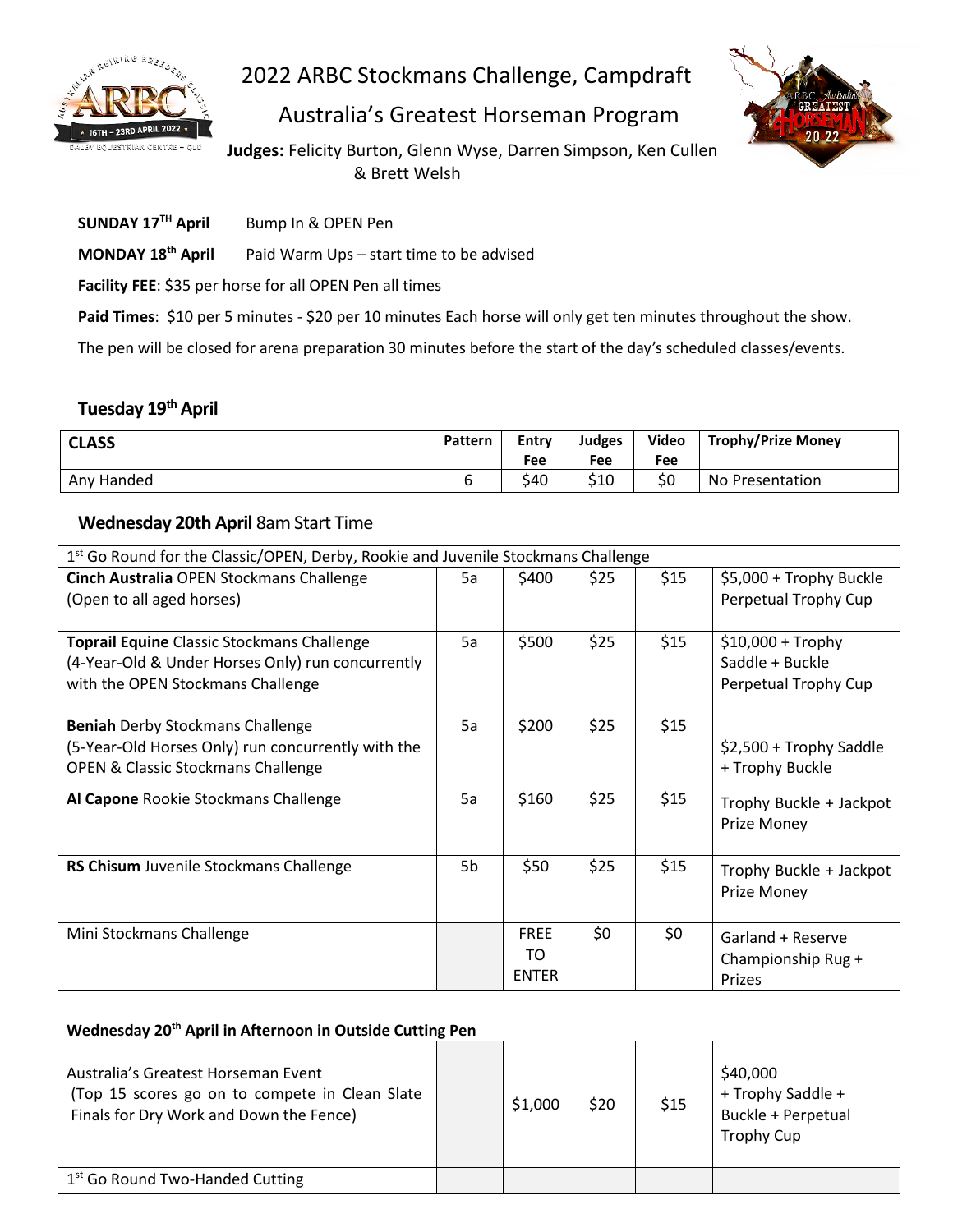



### **Thursday 21st April 8am Start Time**

**Judges:** Felicity Burton, Glenn Wyse, Darren Simpson, Ken Cullen & Brett Welsh

### **Thursday 21st April** 8am Start Time

| <b>CLASS</b>                                   | Pattern | Entry | Judges     | Video | <b>Trophy/Prize Money</b> |
|------------------------------------------------|---------|-------|------------|-------|---------------------------|
|                                                |         | Fee   | <b>Fee</b> | Fee   |                           |
| Cattle Work for OPEN, Classic, Derby, Rookie & |         |       |            |       |                           |
| Juvenile Stockmans Challenge                   |         |       |            |       |                           |
| Novice Campdraft                               |         | \$100 | \$10       |       | Trophy Buckle + Jackpot   |
|                                                |         |       |            |       | Prize Money               |
| <b>Country Trucker Caps Open Campdraft</b>     |         | \$160 | \$10       |       | \$1000 + Trophy Saddle +  |
| (Top 10 Scores go onto Finals Saturday)        |         |       |            |       | <b>Trophy Buckle</b>      |
| Mini Stockmans Challenge Cut-out               |         |       |            |       |                           |

#### **Thursday 21st April in Afternoon in Main Arena**

| 1st \$3,000 2 <sup>nd</sup> \$1,000 3 <sup>rd</sup> \$500<br>Australia's Greatest Horseman |                                                        | 1 <sup>st</sup> Go Round Payout Cheques presented           |
|--------------------------------------------------------------------------------------------|--------------------------------------------------------|-------------------------------------------------------------|
|                                                                                            |                                                        | *TOP 3 SCORES in 1st Go Round Two-Handed Cutting            |
|                                                                                            | 1 <sup>st</sup> Go Round for Down the Fence & Dry Work | *TOP 3 SCORES in 1st Go Round Dry Work & Down the Fence 1st |
|                                                                                            |                                                        | Announcement of the Top 15 Finalists                        |

### **Friday 22nd April 8am Start Time**

Australia's Greatest Horseman

### Clean Slate Finals for the Two-Handed Cutting (Outside Cutting Pen)

## **Friday 22nd April 7pm Start Time in the Main Arena**

| <b>ARBC Official Opening Ceremony</b>           |  |  |                          |
|-------------------------------------------------|--|--|--------------------------|
| Australia's Greatest Horseman                   |  |  | \$40,000                 |
| (Top 15 Scores go on to compete in Clean Slate) |  |  | + Trophy Saddle + Buckle |
| Finals for Dry Work and Down the Fence)         |  |  | + Perpetual Trophy Cup   |
|                                                 |  |  |                          |

## **Saturday 23rd April 8am Start Time**

| Cinch Australia Open Stockmans Challenge Finals<br>* Dry Work Top 15                                                 |  |  | \$5,000 + Trophy Buckle<br>Perpetual Trophy Cup              |
|----------------------------------------------------------------------------------------------------------------------|--|--|--------------------------------------------------------------|
| Toprail Equine Classic Stockmans Challenge Finals<br>* Dry Work Top 15                                               |  |  | \$10,000 + Trophy Saddle<br>+ Buckle<br>Perpetual Trophy Cup |
| Beniah Derby Stockmans Challenge<br>* Dry Work Top 15                                                                |  |  | $$2,500 + Trophy Saddle +$<br><b>Trophy Buckle</b>           |
| Al Capone Rookie Stockmans Challenge Finals<br>* Dry Work Top 10                                                     |  |  | Trophy Buckle + Jackpot<br>Prize Money                       |
| Followed by:<br>Cattle Work Finals (Outside Arena)<br>* ALL Stockmans Challenge & OPEN Campdraft<br><b>Finalists</b> |  |  |                                                              |

Presentation for ALL Stockmans Challenge Events & Campdraft will be in the main arena following the Cattle Work Finals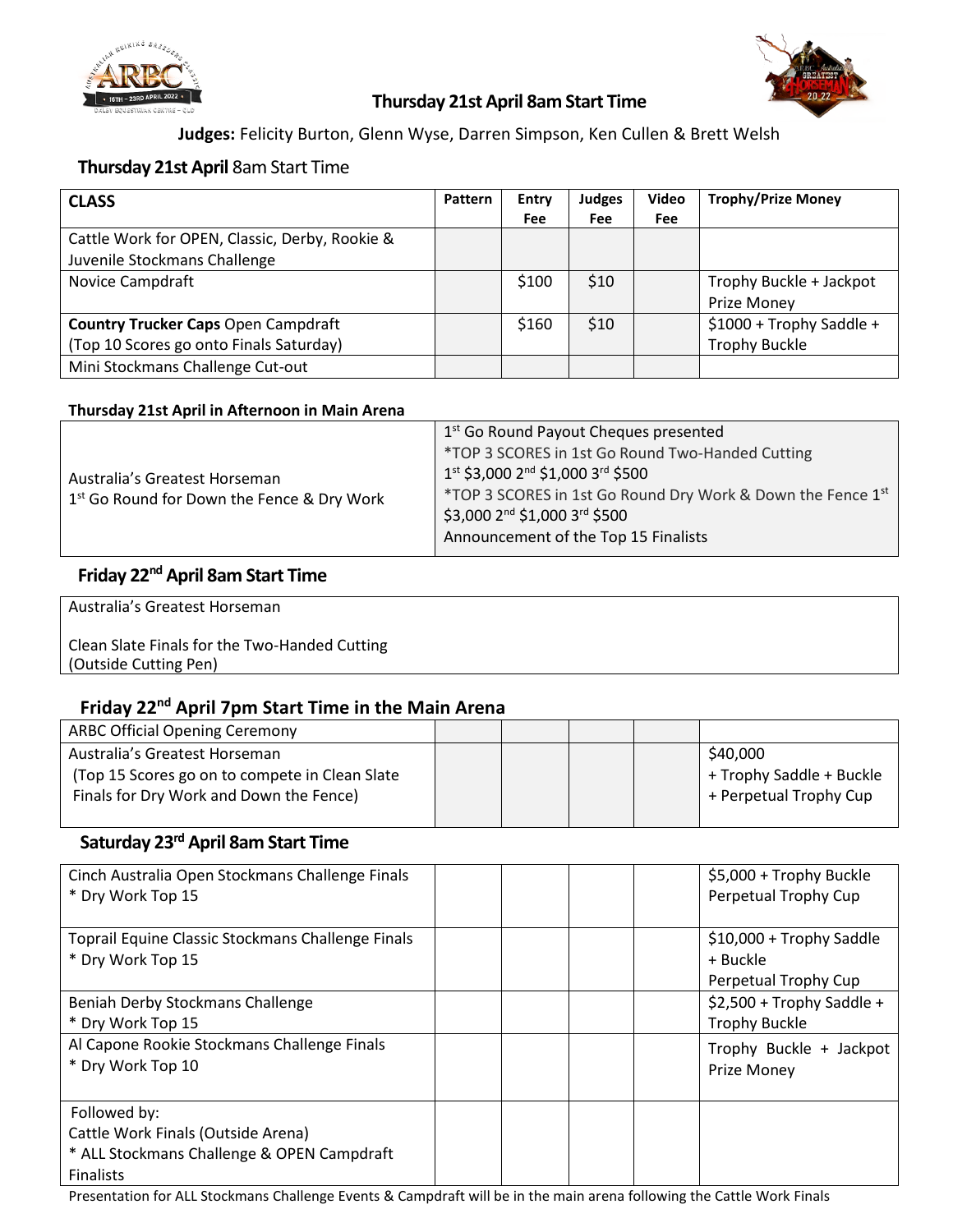PLEASE NOTE:

- All classes are run under the Australian Stockman's Challenge Association and membership is required to compete. If you are not a member you will need to go to their website and register.
- The Classic Challenge is for 4-year-old & under horses only and will be run concurrently with the OPEN Challenge
- The Derby Stockmans Challenge is for 5-year-old horses only and will be run concurrently with the OPEN & Classic Challenge. This class will have a 1<sup>st</sup> Go Round Payout of \$1,000 for 1<sup>st</sup> \$500 for 2<sup>nd</sup> and \$250 for 3<sup>rd</sup> for Drywork & Cow Work Go Rounds.
- OPEN and CLASSIC Challenge will both have a 1<sup>st</sup> Go Round Payout of \$1,000 for 1<sup>st</sup> \$500 for 2<sup>nd</sup> and \$250 for 3<sup>rd</sup>. This includes Dry Work & Cow Work Go Rounds.
- **EXECUTE:** Classic Horses can enter up in OPEN Challenge

# **2022 Show Information & Conditions**

- 1. Entries must be RECEIVED no later than **Friday, 1st April 2022.** ALL LATE ENTRIES WILL INCUR A PENALTYFEE OF \$30 PER EVENT - THIS WILL BE STRICTLY ENFORCED – THERE WILL BE NO EXCEPTIONS.
- 2. Late entries will only be accepted up to 4.00 pm the day prior to the commencement of that event. These late entries will be placed at the top of the draw.
- 3. Any entry forms received without payment or proof of payment will be returned to applicant/s unprocessed.
- **4. COMPETITORS NOTE Please check the draw posted each day as there can be changes to what is printed in theprogram.**
- 5. NO refund will be given for entry fee: Exceptions a vet certificate must be provided prior to commencement of show (Tuesday 7.00 am) before any requests for refunds will be considered.
- 6. Show Management reserves the right to extend or alter this program once the final entry numbers are known.
- 7. Classes will be operated exclusively in accordance with the Australian Stockmans Challenge Association Rules and Regulations.

By way of making an entry you are assuming responsibility for and binding owner, rider and /or agent to the terms and conditions as set out. The box that you accept show conditions must be ticked.

- 8. All exhibitors will be subject to the use of photographers and videographers under the direction of ShowManagement, the results of which may be used at the discretion of ARBC for promotional purposes.
- 9. Payouts for the Challenge Events will be **set by the ARBC Committee.**

**STALLION NOMINATOR INCENTIVE**: The Stallion Owner Incentive is a benefit of the program that pays money back to the Stallion Owner in the ARBC program. 5% of all prize money is paid back to the owner of the Stallion; this payment applies to OPEN Classic Challenge Prize money only.

A further incentive of a \$1000 will be paid to the Stallion owner of the highest placed progeny in the OPEN Classic Challenge.

10. **Australia's Greatest Horseman Event** will have a first go round of the 3 phases, Two Handed Cutting, Dry Work& Down the Fence, held throughout the week of the show.

TOP 3 SCORES in 1st Go Round Two-Handed Cutting will receive a payout of \$3,000, \$1,000 & \$500 TOP 3 SCORES in 1st Go Round Dry Work & Down the Fence will receive a payout of \$3,000, \$1,000 & \$500 This event is open to all aged horses.

The Cutting Phase is to be ridden two handed in a snaffle bit.

The Dry Work & Down the Fence phases can be ridden one or two handed. If you are riding in a bridle, you must ride one handed in these two phases of the event. Australia's Greatest Horseman's Dry Work is Pattern 1. If riding in a snaffle bit, you can ride two handed in all 3 phases.

The top 15 scores go on to compete in the "Clean Slate Finals" for this Inaugural Australia's Greatest Horseman Event, held on Friday Evening **22nd April.**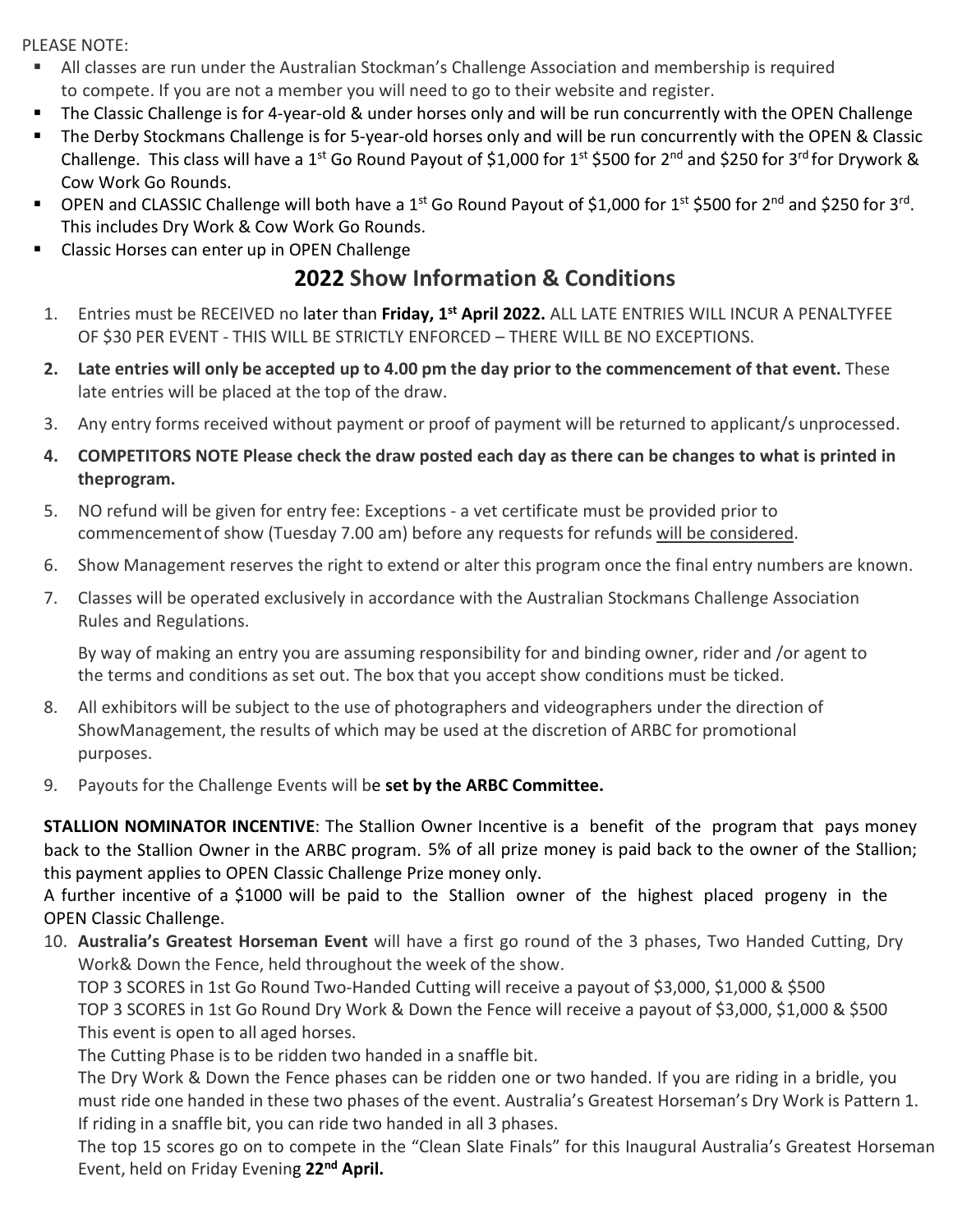Payouts for the FINALS in All 3 Phases is down to 10th Place.

| 1st      | 2nd | - 3rd | 4th                                                           | 5th 6th 7th 8th 9th 10th |  |       |       |
|----------|-----|-------|---------------------------------------------------------------|--------------------------|--|-------|-------|
| \$15,000 |     |       | \$6,000   \$3,000   \$2,000   \$1,000   \$800   \$800   \$800 |                          |  | \$800 | \$800 |

- 11. **The Grounds will be available to Bump in Sunday 17th April 2022.** Please be mindful we have competitors bumping out on Sunday morning from the ARBC Western Dressage Championships
- 12. DOGS must be kept at campsites. No dogs allowed in grandstand, Marshaling area or in vicinity of Canteen. All dog droppings must be picked up, especially in the stable area.
- 13. No smoking in the main arena grandstand. Please use designated smoking areas.
- 14. All competitors riding on the grounds must have saddles and bridle and correct footwear at all times. All Youth ridersmust wear a helmet at all times when riding. All Children must have correct footwear in the Marshaling area.
- 15. No bikes or scooters to be ridden in or around the stables or marshaling area.
- 16. Only competitors and Strappers will be allowed in marshaling area.
- 17. Any Accident, injury, concern, complaint to be reported to the Show Representative (Warren Backhouse) and official Incident report filled out.

## Nominations open on Monday 21<sup>st</sup> March 2022 via nominate:

To nominate in any Challenge Events you will need to use this link below <https://www.nominate.com.au/EquestDN/Event.aspx?e=11EEC4C13753430E80771981838DE405&eventlist=14>

Anyone requiring assistance with this booking process please contact Amy from Nominate on 07 3118 9555 or email her on [amy@nominate.com.au](mailto:amy@nominate.com.au)

Event participants are required to make their own on-line booking and payment for nominations, Camp sites and Paid Warm Up before the **closing date Friday**, **1st April 2022** of the event.

- This link will bring up entries for the Cattle Events at the ARBC Show **16th April – 23rd April 2022.** Continue to follow the prompts to complete your requests.
- **❖** Includes PAID WARM- UPS, Camping Bookings, VIP Dinner Bookings, ARBC Event Nominations
- ❖ Nominations and Camping Enquires please contact Gita Thomas gita ppta@bigpond.com